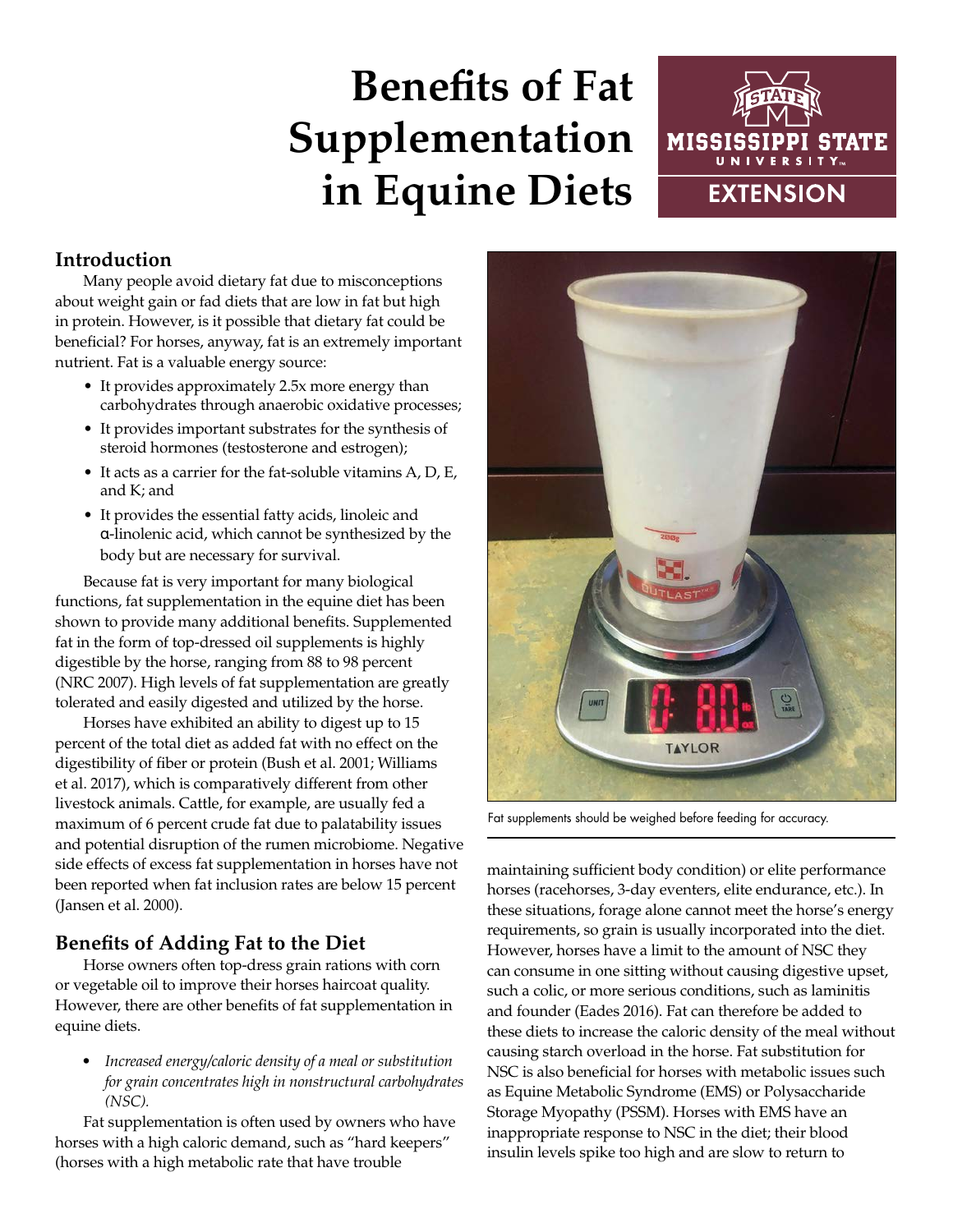baseline (Young 2020a). This condition is also known as equine insulin resistance and Cushing's. Horses affected with PSSM have trouble metabolizing carbohydrates correctly, resulting in an abnormal accumulation of glycogen in the muscle. This issue can lead to episodes of muscle stiffness and pain after exercise, also known as "tying up." Affected horses may be reluctant to move and may display sweating, lameness, and muscle tremors (Young 2020b). Horses with these issues should be limited on their intake of NSC. If the horse requires more calories, the owner should consider adding fat to the diet.

Fat is an ideal supplemental calorie source as fat supplementation has been reported to not affect levels of glucose or insulin in the blood (Orme et al. 1997; Williams et al. 2018). This benefit makes it an ideal substrate to add calories to a diet for a horse with metabolic issues because it will not increase the glycemic index of the meal. Fat supplementation may improve exercise performance, especially endurance performance. As expected from an animal built to run and roam long distances, equine muscle has a high aerobic capacity and has significant ability to use fatty acids as an energy source. Various studies have suggested that metabolic responses reported in athletic horses fed a fat-supplemented diet include a glucose sparing effect, increased resting muscle glycogen, increases in race time or performance, improved fat oxidation, elevated intramuscular triglycerides, and more (Oldham et al. 1990; Harking et al. 1992; Orme et al. 1997).

#### • *Alterations of equine behavior.*

Holland and others in 1996 reported minor decreases in reactivity and spontaneous movement in horses fed a fat-supplemented diet. Researchers have also reported decreased excitability, nervousness, and resting heart rate in thoroughbreds when they are consuming a fatsupplemented diet compared to a high-grain diet (McKenzie et al., 2003).

• *Increase body fat reserves and body condition score (BCS).* 

The BCS system is a numerical scoring method that estimates body fat coverage of an individual horse based on visual and palpable appraisal of fat on the body (Henneke et al. 1983). The scores range from 1–9, with 1 being extremely emaciated and 9 being extremely obese. A BCS of 5–6 is considered ideal for performance and breeding horses, as research has shown that horses with inadequate body fat may have performance and reproductive issues. For example, an adequate amount of body fat is necessary for mares to achieve normal reproductive processes. Studies have concluded that thin females may suffer from reproductive inefficiencies such as longer interovulatory intervals and gestation lengths, decreased pregnancy rates and maintenance, and decreased ovarian activity (Henneke et al. 1984; Richards et al. 1986; Kubiak et al. 1989). Similarly,

#### **Table 1. Completion rate and average kilometers completed as a function of body condition score.**

| <b>BCS</b>                      | Completion rate (%) | Average km completed |  |  |
|---------------------------------|---------------------|----------------------|--|--|
| 2.5                             | 0.0                 | 65.4                 |  |  |
| 3.0                             | 0.0                 | 74.7                 |  |  |
| 3.5                             | 26.1                | 99.7                 |  |  |
| 4.0                             | 94.6                | 156.5                |  |  |
| 4.5                             | 87.9                | 152.2                |  |  |
| 5.0                             | 93.6                | 158.2                |  |  |
| 5.5                             | 100.0               | 160.0                |  |  |
| (Garlinghouse and Burrill 1999) |                     |                      |  |  |

performance horses that are too thin may not have the stored energy reserves to utilize during periods of extended exercise or work. This was demonstrated by a study where BCS was compared to the completion rate of an endurance race (Garlinghouse and Burrill 1999). Endurance horses were reported to have BCS ranging from 2.5–5.5. All horses assigned a BCS of 2.5–3 were disqualified for metabolic failure, with horses only completing an average of 65 to 74 km out of a 160 km race. The only BCS to have a 100 percent completion rate was when horses had a BCS of 5.5 (Table 1).

## **Sources of Dietary Fats and Fatty Acids**

There are dietary fats that are naturally occurring in forages and grains; however, the digestibility of those fats in horses is variable. Lipid digestibility in forages is low, ranging from 40 to 50 percent due to the presence of waxes and other non-triglyceride lipids that are not easily digested. Forages remain mostly undigested until they reach the cecum, where cellulolytic bacteria will ferment it. Very little, if any, fat absorption occurs in the large intestine of the horse, so most of the fat contained in forages will go unabsorbed. Grains have somewhat higher lipid digestibility, ranging from 55 to 75 percent depending on the level of processing the grain goes through. Lipids in grains can be inaccessible due to encapsulation of the lipid in the cereal grain or oilseed. Therefore, processing of the grains can make lipids more accessible. However, grains and forages are naturally low in fat content, ranging from about 1 to 5 percent, with the exception of rice bran and flaxseed, which have a fat content of approximately 15 percent and 30 percent, respectively (Table 2). Due to the low fat content and lipid digestion of forages and grains, an outside fat source must be added to increase the fat content of the diet. Equine digestion of added fats ranges from 88 to 95 percent and is usually fed in the form of topdressed oils, powdered/pelleted supplements, and fatty acid supplements. Popular types of oil fed to horses include corn, soybean, vegetable, flaxseed, and blends combining two or more oils. Many equine companies also offer fat supplements in a powdered or pelleted form.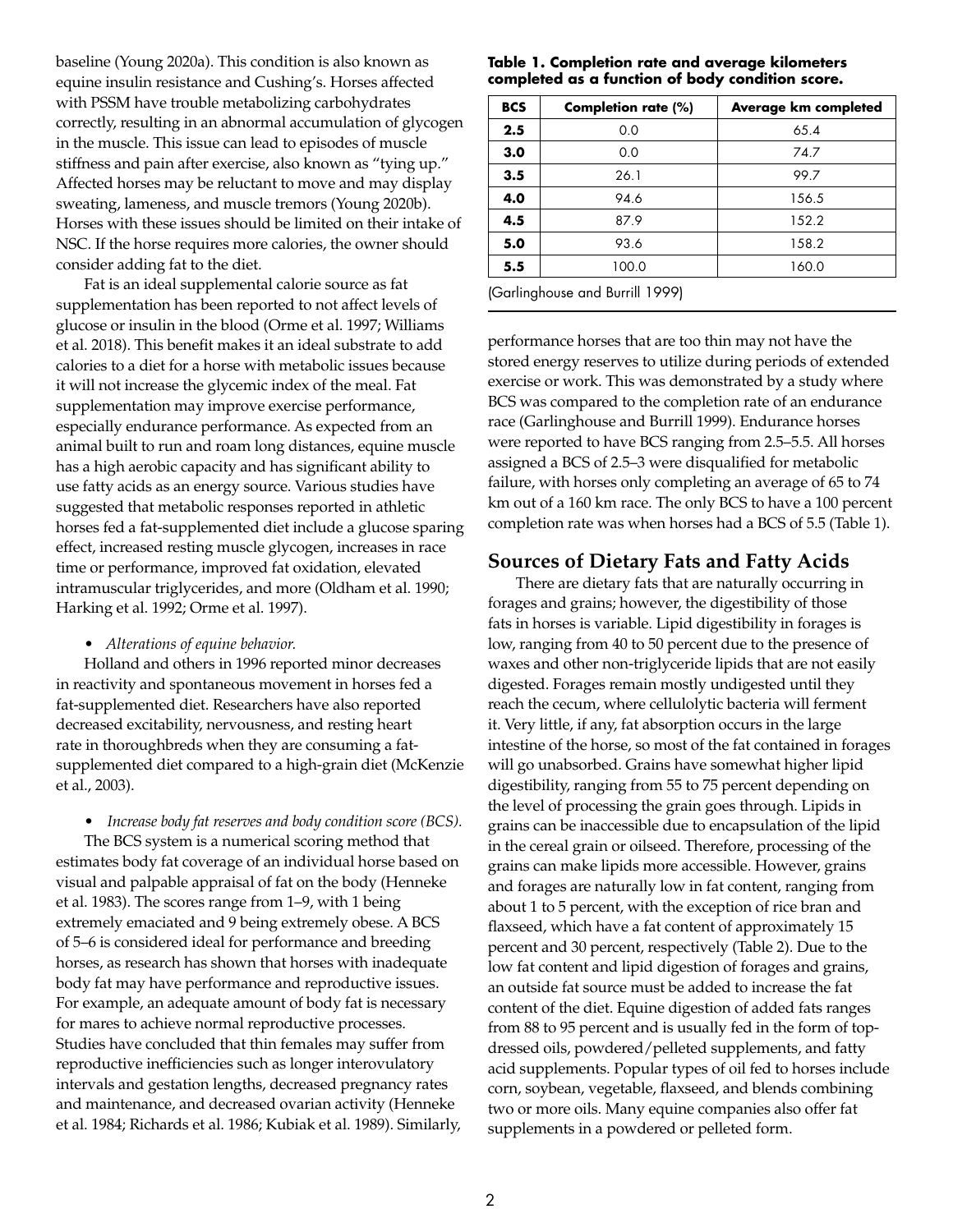## **Omega-3 and Omega-6 Fatty Acids**

Omega fatty acids are polyunsaturated, meaning they have more than one double bond in the fatty acid chain. Omega-3 and omega-6 are the two families of essential fatty acids that must be consumed in the diet because they cannot be synthesized in the body. The omega-6 group is derived from linoleic acid (LA). Omega-6 fats contribute to cell membrane integrity and gastrointestinal health, and they play a role in immune/inflammatory functions (Mori and Hodgson 2013). The omega-3 group comes from fish and fish oils. Omega-3 fats play an important role in cell membranes and anti-inflammatory processes (Mori and Beilin 2004).

Omega-6 fatty acids are abundant in a variety of plant sources such as corn, sunflower, and soybean oil. Sources rich in omega-3 are flaxseeds/flaxseed oil, fish oil, and canola oil. Horse owners must remember that omega-6 options are not bad and do play important roles in the body because inflammation is a necessary response for healing. However, there is a delicate balance between the omega-3 and omega-6 fatty acids. According to Dr. Kathleen Crandell, an equine nutritionist at Kentucky Equine Research, "Too many omega-6s and not enough omega-3s can result in excessive inflammation in the body. Therefore, having adequate amounts of omega-3s in the diet to moderate the pro-inflammatory response of the omega-6s is desirable," (Kentucky Equine Research 2015).

## **Incorporating Fat into the Diet**

Palatability of fat-added feeds is quite good in horses, especially when vegetable oils are added. Typical vegetable oils include corn, soybean, canola, and flaxseed. Horses will consume animal fats and fish oil but typically not as readily as vegetable sources. Many horses will readily consume vegetable oils top-dressed on grain or forage pellet rations. Another option for fat supplementation is rice bran or other powdered supplements high in fat. Rice bran is naturally high in fat and extremely palatable, which makes it an appropriate fat source for horses. Some horsemen prefer rice bran over vegetable oils, as oils tend to be messy and require routine cleaning of feeding containers. The amount of oil or fat added to the diet may be limited by what the horse will tolerate, which can vary among individuals. When starting a fat supplement, horse owners must incorporate the supplement slowly, starting with a small drizzle over the horse's feed. Horses should be adapted to the new diet and supplementation over the course of 1 to 2 weeks, increasing the level of fat every few days. Catherine Whitehouse, MS and a nutrition advisor for Kentucky Equine Research, said that working up to 8 ounces (1 cup) per day is a reasonable goal for horse owners looking to increase the calorie load of their horse's diet (Kentucky Equine Research 2016).

#### **Table 2. Fat content of different feed substrates.**

| Feedstuff                            | <b>DM</b><br>as pct. fed | DE<br>(Mcal/kg DM) | Fat<br>pct. DM |
|--------------------------------------|--------------------------|--------------------|----------------|
| Vegetable oil                        | 100.0                    | 9.19               | 99.9           |
| <b>Rice Bran</b>                     | 90.6                     | 3.35               | 15.2           |
| Oats (rolled)                        | 90.0                     | 3.27               | 5.1            |
| Corn (steam<br>flaked)               | 88.1                     | 3.88               | 4.2            |
| <b>Bermudagrass</b><br>hay (coastal) | 87.1                     | 1.87               | 2.7            |
| Legume hay,<br>immature              | 84.2                     | 2.62               | 2.1            |
| <b>Beet pulp</b>                     | 88.3                     | 2.8                | 11             |

Data adapted from the 2007 NRC. Dry matter = DM; Digestible Energy = DE.

#### **Table 3. Fatty acid composition of different oil types.**

| Oil type            | Linoleic acid<br>(ω-6) | a-linolenic<br>$acid (\omega-3)$ | ω-6: α-3 ratio |
|---------------------|------------------------|----------------------------------|----------------|
| Corn oil            | 58                     |                                  | 58:1           |
| Soybean oil         | 51                     |                                  | 7.3:1          |
| Canola oil          | 19.5                   | 9.8                              | 2:1            |
| <b>Flaxseed oil</b> | 13.9                   | 57.4                             | 0.24:1         |
| Fish oil            | 2.0                    | 24.5                             | 0.1:1          |

Amounts reported are based on (g/100g oil). Data adapted from the USDA.

Horse owners should also take into consideration the fat content of the grain concentrate being fed, as feeds already high in fat will not require as much fat supplementation as low-fat feeds. When feeding fat for weight or body condition gains, keep in mind that a horse's BCS cannot be altered significantly in short periods. Gains in body weight must be made with gradual increases of energy to the ration. If progress increasing BCS has not been made in over 1 month, horse owners may increase the calorie intake again. Fat supplementation should be fed as a percentage of the total diet. For example, if you are feeding 10 pounds of grain per day and want to include 5 percent fat to the diet, you would add 0.5 pound of fat to the diet (about 8 ounces) per day. Fat supplements should be weighed before feeding for accuracy. Finally, when feeding fat or fat-added feeds, it is important to realize that they have a limited shelf life. This is due to the peroxidation that takes place, especially in polyunsaturated fats, and results in decreased palatability and consumption. If the supplement or feed smells rancid, it is best to avoid feeding it. Storing feeds in a cool, dry area will help to preserve their shelf life as well. Investing in oil supplements or feeds with added antioxidants added may aid in protection against oxidation.